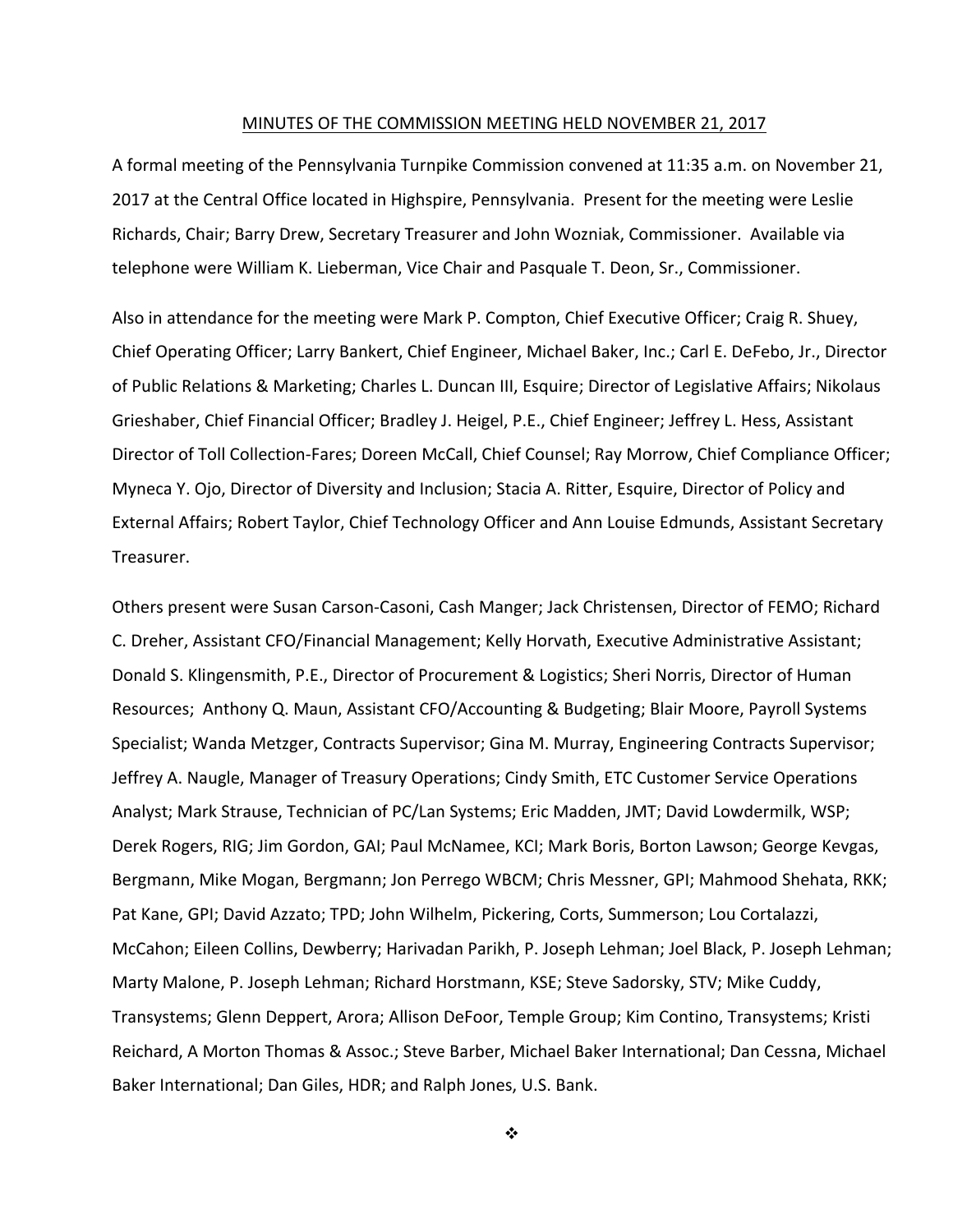MINUTES OF THE MEETING‐NOVEMBER 21, 2017 **2** | Page

Ms. Edmunds led the Commissioners, staff and visitors in the Pledge of Allegiance.

 $\frac{1}{2}$ 

The Assistant Secretary Treasurer, Ann Louise Edmunds, called the roll and declared a quorum present.

 $\cdot$ 

#### SUNSHINE ANNOUNCEMENT

The Commissioners met in Executive Session prior to today's Formal Agenda Session to consider matters of Personnel, which included a promotion, termination, new hires, vacancies and a unit reorganization. The Commissioners also discussed Docket #2017‐WC‐2314 and 2017‐WC‐0883, and engaged in non‐ deliberative, informational discussions regarding various actions and matters, which have been approved at previous public meetings.

 $\ddot{\bullet}$ 

#### PUBLIC COMMENT

Ms. Edmunds: The public is welcome to address the Commission regarding items listed on the Agenda or other items not listed on the Agenda that are within the Commission's authority or control.

In order to conduct an orderly and effective meeting, all persons wishing to address the Commission should have signed in a requested time to speak. If you have not done so, you are invited to do so at this time.

There were no requests to address the Commission.

❖

#### MINUTES OF THE MEETING

Motion-That the Minutes of the meeting held November 7, 2017 be approved and filed as submitted were made by Commissioner Drew, seconded by Commissioner Deon, and passed unanimously.

 $\cdot$ 

#### COMMUNICATIONS

Motion‐That the Commission approves the memos received from the Chief Counsel and the Director of Procurement and Logistics ‐was made by Commissioner Drew, seconded by Commissioner Deon, and passed unanimously.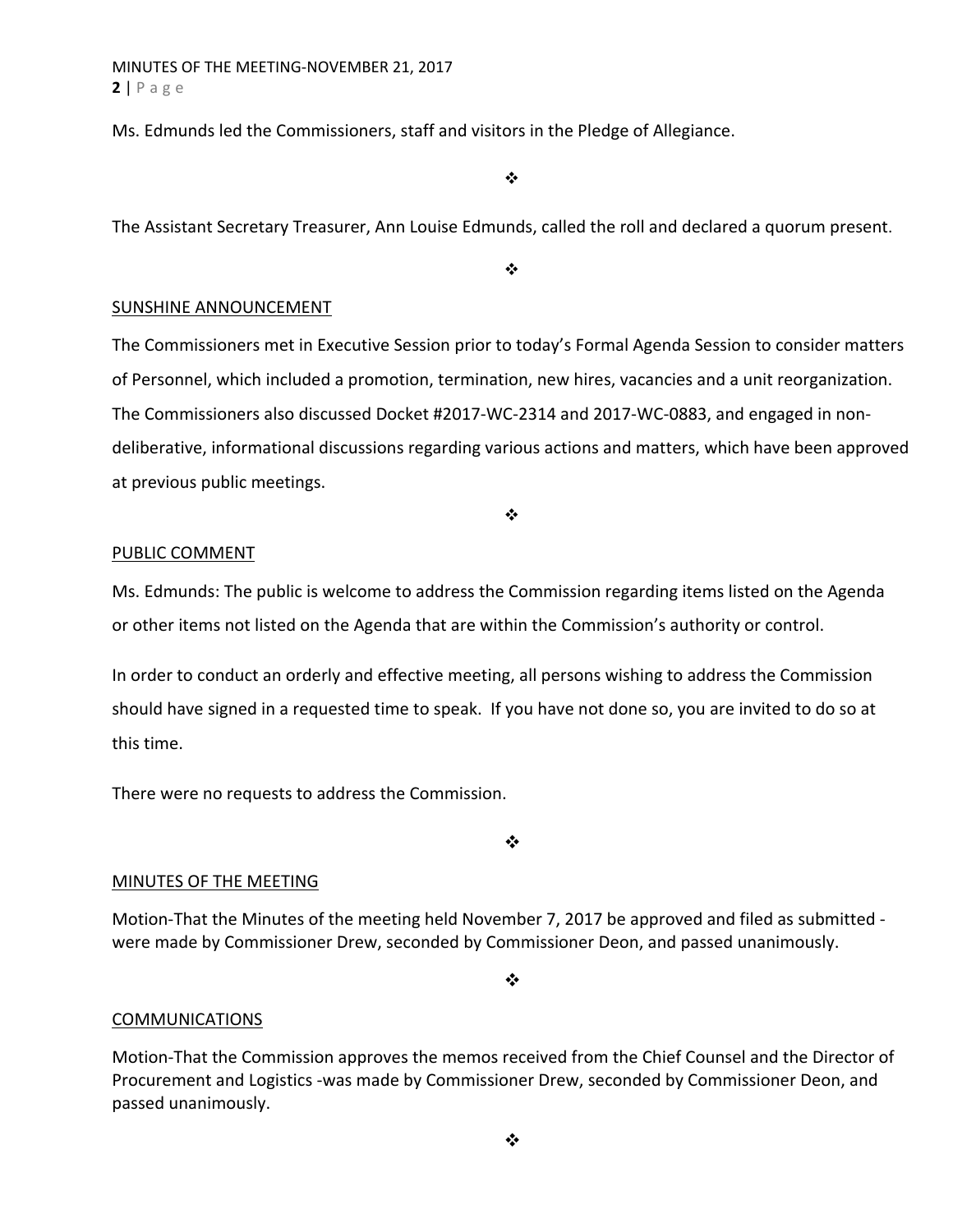MINUTES OF THE MEETING‐NOVEMBER 21, 2017 **3** | Page

#### PERSONNEL

Motion‐That the Commission approves the Personnel as submitted‐was made by Commissioner Drew, seconded by Commissioner Deon, and passed unanimously.

UNFINISHED BUSINESS No Unfinished Business to consider.

 $\frac{1}{2}$ 

 $\cdot$ 

## NEW BUSINESS TOLLS

Motion‐That the Commission approves toll rates for all vehicle classes for the Findlay Connector, Clarks Summit and Keyser Avenue, effective April 2018 or at the time of the conversion to Cashless Tolling ‐was made by Commissioner Drew, seconded by Commissioner Deon, and approved unanimously.

❖

### AGREEMENTS

Motion‐That the Commission approves the negotiation and execution of the Agreements, Amendments and a Lease for the items listed in memos "a" through "l":

- a. Amendment to our agreement with Jack Maggs Agency, Inc. for E‐ZPass distribution; exercising the option to renew the agreement for an additional year;
- b. Amendment to our agreement with AAA East Central for E‐ZPass distribution; exercising the option to renew the agreement for an additional year;
- c. Amendment to our agreement with Kuhn's Market for E‐ZPass distribution; exercising the option to renew the agreement for an additional year;
- d. Amendment to our agreement with Acme Markets, Inc. for E‐ZPass distribution; exercising the option to renew the agreement for an additional year;
- e. Amendment to our agreement with Wegmans Food Markets, Inc. for E‐ZPass distribution; exercising the option to renew the agreement for an additional year;
- f. Reimbursement Agreement with PECO Energy Company to reimburse PECO the cost for the required engineering and utility relocation work necessary for the total reconstruction project from MP 308.00 to MP 312.00 (Bridge EB‐717, MP 309.20); at a not‐to‐exceed amount of \$100,746.04;
- g. Reimbursement Agreement with Duquesne Light Company to reimburse Duquesne Light the cost for the required engineering and utility relocation work necessary for construction of the Mon/Fayette Expressway; at a not‐to‐exceed amount of \$937,500.00;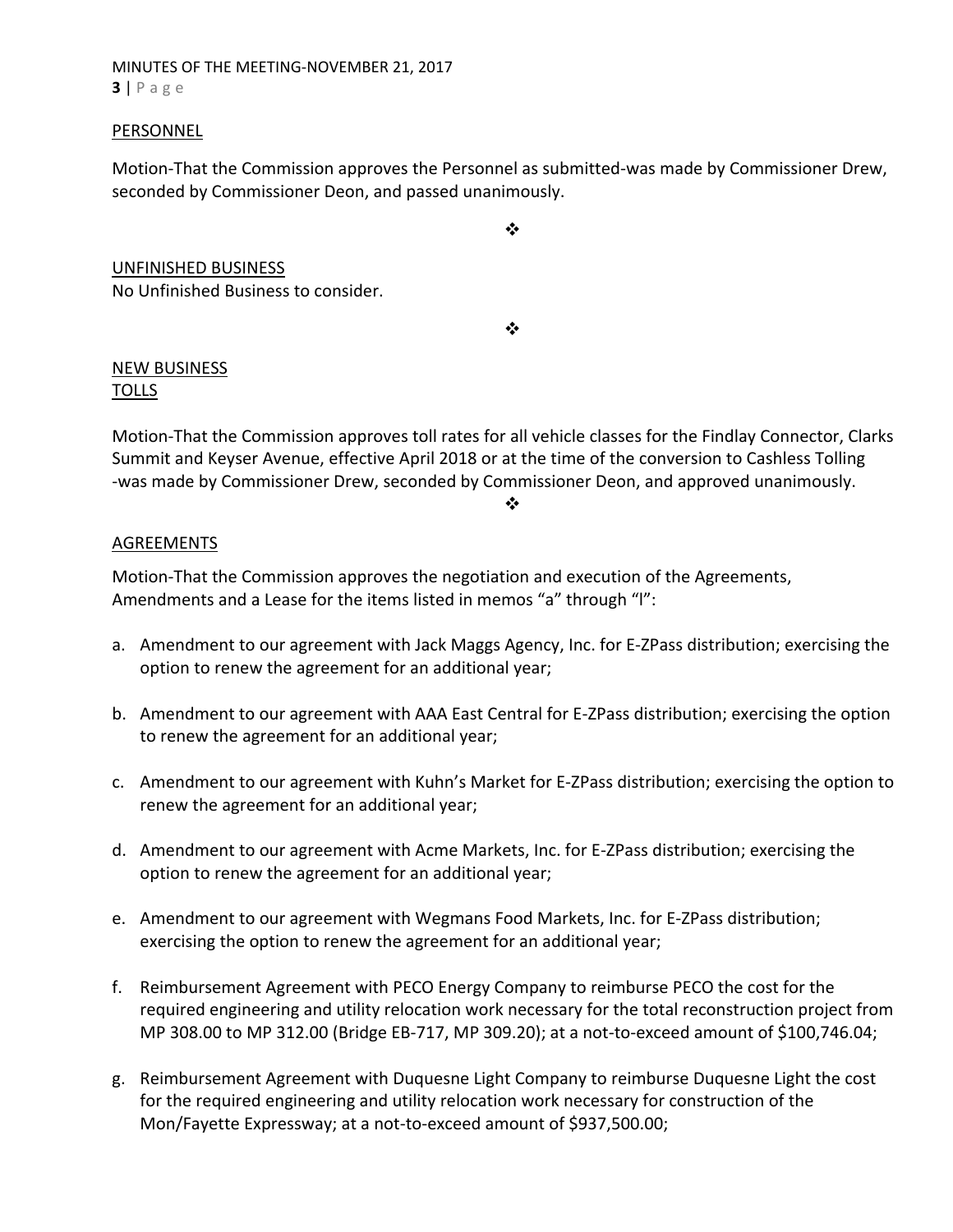MINUTES OF THE MEETING‐NOVEMBER 21, 2017 **4** | Page

- h. Reimbursement Agreement with U.S. Steel Corporation (USSC) to reimburse USSC the cost for the required engineering and utility relocation work necessary for construction of the Mon/Fayette Expressway; at a not‐to‐exceed amount of \$50,000.00;
- i. Lease Agreement with Range Resources-Appalachia, LLC to permit it to lease 6.8472 acres of rightof-way and surplus property along the Mon/Fayette Expressway (MP M53.32) for the purpose of exploring, developing and producing oil and gas down to the Utica Shale Formation;
- j. Agreement of Sale and all necessary documents with Tim Clouser of REMAX Realty Select, for the sale of 1.1663 acres of property at 300 East Park Drive, Harrisburg for the purpose of providing additional REMAX parking; at a payment to the Commission of \$150,000.00;
- k. Reimbursement Agreement with Plum Borough Municipal Authority to reimburse the Authority the cost for the required engineering and utility relocation work necessary for the total reconstruction project from MP 53.00 to MP 57.00 (Bridge WB‐454, MP 53.66); at a not‐to‐exceed amount of \$726,835.00;
- l. Agreement with Mitratech Holdings, Inc. for the license, hosting, support and maintenance of the Law Trac matter management system; for a term of 5 years at a total not-to-exceed amount of \$207,691.75.

‐was made by Commissioner Drew, seconded by Commissioner Deon, and passed unanimously.

❖

## RIGHT‐OF‐WAY REQUESTS

Motion-That the Commission approves the Right-of-Way Request for the items listed in memos "a" through "d":

- a. Adopt the proposed Property Acquisition Resolution for Right‐of‐Way #14079‐RL (Jon K. & Kara L. Marshalek), a total take parcel necessary for the total reconstruction from MP 49.00 to MP 53.00 (Bridge WB‐452 at MP 52.36) by authorizing payment of estimated just compensation of \$78,000.00 to counsel named at a later date; and authorize payment of additional statutory damages as calculated by the Right‐of‐Way Administrator and approved by the Chief Counsel;
- b. Adopt the proposed Property Acquisition Resolution for Right‐of‐Way #14079‐RH (Todd M. & Debra A. McKillop), a total take parcel necessary for the total reconstruction from MP 49.00 to MP 53.00 (Bridge WB‐452 at MP 52.36) by authorizing payment of estimated just compensation of \$100,000.00 to counsel named at a later date; and authorize payment of additional statutory damages as calculated by the Right‐of‐Way Administrator and approved by the Chief Counsel;
- c. Acquisition of Right‐of‐Way #14114 (ER Partners, L.P.), a partial take parcel necessary for the installation of ITS DMS signs from MP 10.00 to MP 201.00 by authorizing payment of \$506.00 representing fair market value and pro‐rated taxes to ER Partners, L.P.; authorize the appropriate Commission officials to execute the Agreement of Sale and other documents that may be required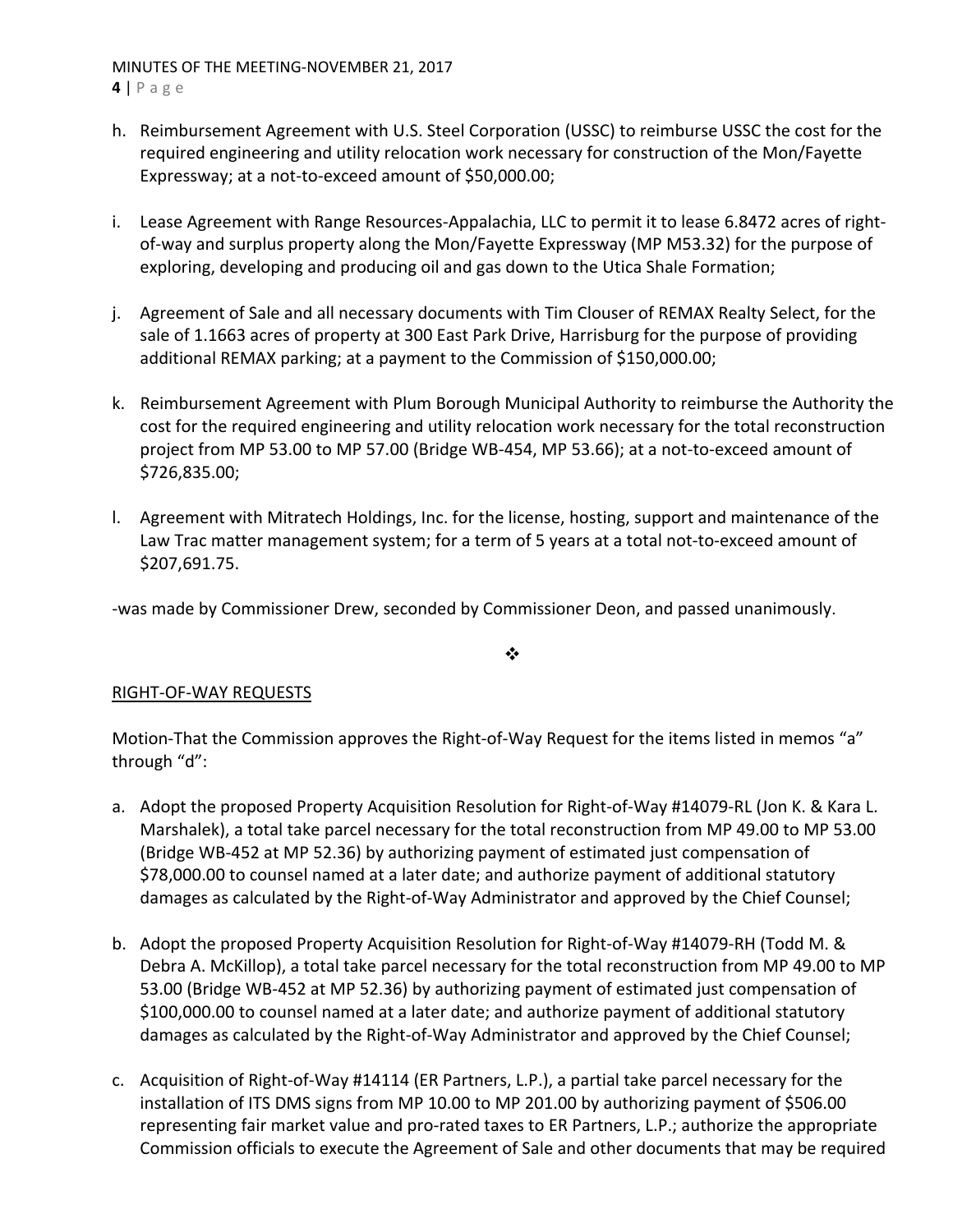MINUTES OF THE MEETING‐NOVEMBER 21, 2017 **5** | Page

for closing; authorize the payment of additional statutory damages as calculated by the Right‐of‐ Way Administrator and approved by the Chief Counsel; and payment of fair market value to the property owner is contingent upon its delivery of a deed of easement as prepared by the Legal Department;

d. Acquisition of Right‐of‐Way #7135‐E (The Estate of Joan and Emmett W. Szafranski), a total take parcel necessary for the construction of the I-95/I-276 Interchange by authorizing payment of \$422,816.20 representing fair market value, pro‐rated taxes, recording fees and mortgage satisfaction; authorize the appropriate Commission officials to execute the Agreement of Sale and other documents that may be required for closing; authorize the payment of additional statutory damages as calculated by the Right‐of‐Way Administrator and approved by the Chief Counsel; and payment of damages to the property owners is contingent upon their delivery of a deed prepared by the Legal Department.

‐was made by Commissioner Drew, seconded by Commissioner Deon, and passed unanimously.

 $\cdot$ 

## ADVERTISING

Motion‐That the Commission approves advertising an engineering firm to perform engineering automation services‐was made by Commissioner Drew, seconded by Commissioner Deon and passed unanimously.

 $\frac{1}{2}$ 

## PURCHASE ORDER

Motion‐That the Commission approves the Issuance of a Purchase Order for REACT 350 attenuators for Turnpike 66 and the Mon/Fayette Expressway, to MH Corbin; at a total award of \$862,082.00 ‐was made by Commissioner Drew, seconded by Commissioner Deon, and passed unanimously.

❖

## AWARD OF CONTRACTS

Motion-That the Commission approves the Award of Contracts for the items listed in memos "a" through "c":

- a. Contract #T‐110.12S001‐3‐02 for the replacement of Bridge B‐502 at MP 110.12, to the lowest responsive and responsible bidder, Beech Construction, Inc.; at a not‐to‐exceed amount of \$7,431,637.60 and a contingency of \$350,000.00;
- b. Contract #A‐031.00T001‐3‐07 for roadway and bridge reconstruction from MP A31.34 to MP A37.39, to the lowest responsive and responsible bidders, Richard E. Pierson Construction Co., Inc.; at a not‐to‐exceed amount of \$224,929,880.76 and a contingency of \$10,000,000.00;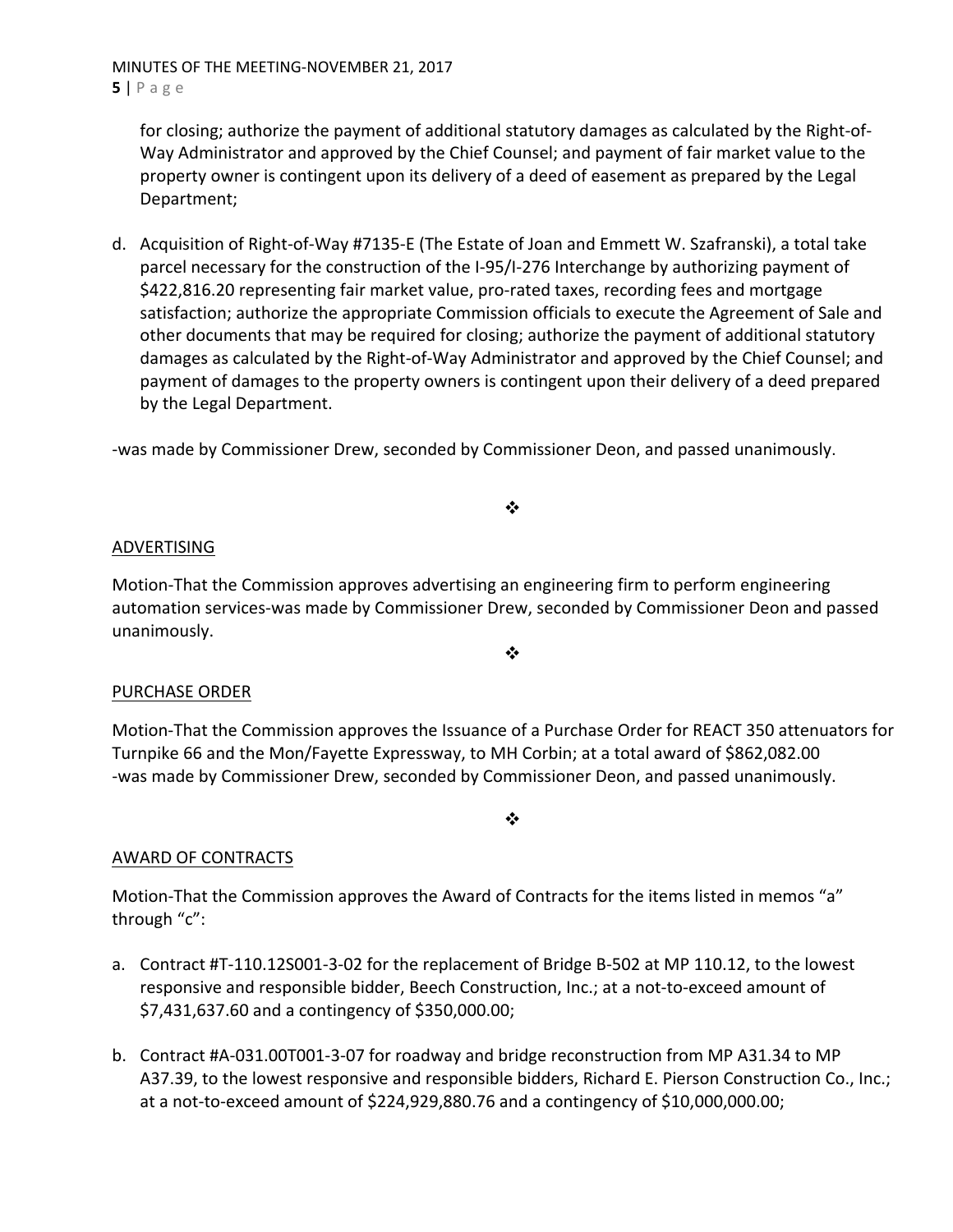MINUTES OF THE MEETING‐NOVEMBER 21, 2017 **6** | Page

c. Contract #A‐076.00R001‐3‐02 for bituminous resurfacing between MP A76.65 and MP A88.52, to the lowest responsive and responsible bidder, Pikes Creek Site Contractors; at a not‐to‐exceed amount of \$17,454,000.00 and a contingency of \$850,000.00.

‐was made by Commissioner Drew, seconded by Commissioner Deon, and passed unanimously.

 $\frac{1}{2}$ 

## CHANGE ORDERS AND FINAL PAYMENT

Motion‐That the Commission approves the Change Orders and Final Payments for the items listed in memos "a" through "c":

- a. Change Order #3 and Final Payment for Contract #T‐340.00R001‐3‐02 for bituminous overlay between MP 340.10 and MP 345.75 with Highway Materials, Inc. for a decrease of \$20,011.56 to balance items to work completed and changes for guiderail and erosion control; for a final contract value of \$11,165,945.88 and final amount due to the contractor of \$13,628.65;
- b. Change Order #2 for Contract #T‐192.00R001‐3‐02 for bituminous resurfacing between MP 191.50 and MP 197.49 with Pennsy Supply, Inc., for a 5‐day time extension due to an accident that shut the project down for accident investigation and grief counselling;
- c. Change Order #2 and Final Payment for Contract #EN‐00026‐03‐03 for slope remediation between MP A88.98 and MP A92.66 with New Enterprise Stone & Lime Co., Inc., for an increase of \$17,863.54 for seeding and soil supplements, bonded fiber mulching, guiderail and modifications to inlet tops; for a final contract value of \$5,964,815.24 and final amount due to the contractor of \$27,863.54.

❖

‐was made by Commissioner Drew, seconded by Commissioner Deon, and passed unanimously.

## SUPPLEMENT

Motion-That the Commission approve the negotiation and execution of Supplemental Agreement #4 for Contract #4400000953 for construction management for the I‐95/I‐276 Interchange project with Urban Engineers, Inc., for an additional \$6,947,555.09 to complete work for Stage 1 and Stage 2 construction which includes services related to pre‐construction, Section D10, Hulmeville Bridge, Section A1, Route 13 Connector and New Falls Road Bridge; for a revised not‐to‐exceed amount of \$30,151,343.31‐was made by Commissioner Drew, seconded by Commissioner Deon, and passed unanimously.

 $\cdot$ 

## PSPC AWARDS

Motion‐That the Commission approves the award of services and authorizes the negotiation and execution of an agreement with the selected firm/firms for the items listed in memos "a" through "e":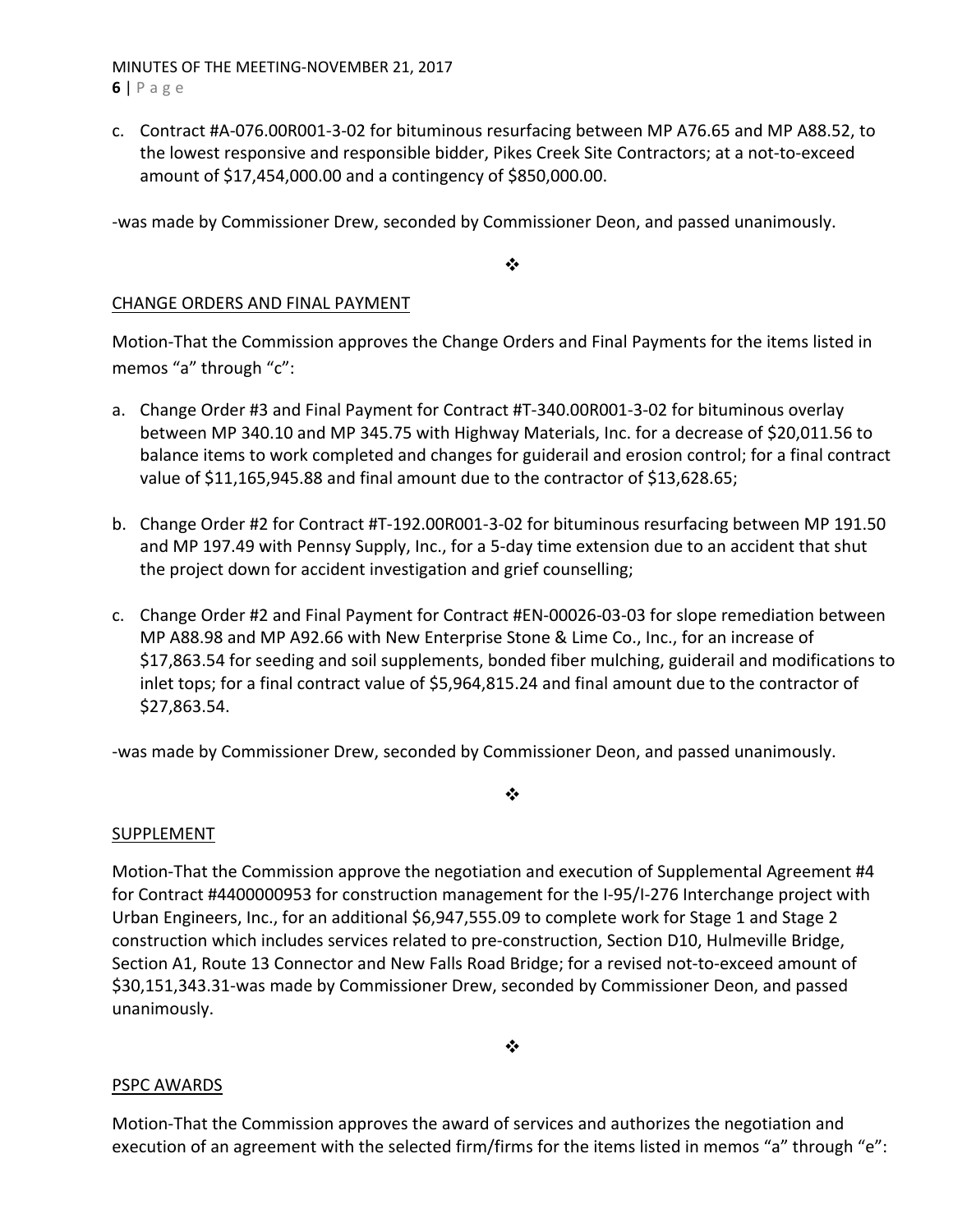### MINUTES OF THE MEETING‐NOVEMBER 21, 2017

**7** | Page

- a. T00075, construction management/inspection services for the roadway and bridge reconstruction from MP 28.00 to MP 31.00:
	- ALCM, LLC-AWARDED
	- Erdman, Anthony & Associates, Inc.
	- Hill International, Inc.

‐was made by Commissioner Drew, seconded by Commissioner Deon; Commissioner Lieberman abstained.

VICE CHAIR LIEBERMAN: I abstain on this item because ALCM, LLC is a client of my firm. The motion passed.

- b. T00071, T00072, T00073, T00074, four (4) design service agreements for Cashless Tolling Open Road Toll (ORT) Zones;
	- Century Engineering, Inc.-AWARDED
	- Jacobs Engineering Group, Inc.-AWARDED
	- Stantec Consulting Services, Inc.-AWARDED
	- Whitney Baily Cox & Magnani-AWARDED
	- Ammann & Whitney PA, Inc.
	- Gannett Fleming, Inc.

‐was made by Commissioner Drew, seconded by Commissioner Deon, and passed unanimously.

c. T00066, T00067, T00068, three (3) open‐end design services systemwide;

- Susquehanna Civil, Inc.-AWARDED
- TransSystems Corp. Consultants-AWARDED
- P. Joseph Lehman, Inc.-AWARDED
- Whitney Baily Cox & Magnani
- Wilson Consulting Group, PC

‐was made by Commissioner Drew, seconded by Commissioner Deon, and passed unanimously.

d. RFP #7849, two (2) agreements for trustee and bond services;

- U.S. Bank National Association‐AWARDED
- Wells Fargo Bank, N.A.-AWARDED

‐was made by Commissioner Drew, seconded by Commissioner Deon, and passed unanimously.

- e. RFP #7782, mobile cashless tolling solution;
	- PassportParking, Inc.-AWARDED
		- Kapsch TrafficCom IVHS, Inc.

‐was made by Commissioner Drew, seconded by Commissioner Deon, and passed unanimously.

 $\frac{1}{2}$ 

# BOND RESOLUTION

Motion‐That the Commission approves the issuance of the Pennsylvania Turnpike Commission's subordinate indenture bonds or notes, including subordinate revenue bonds, bond anticipation notes and special revenue bonds, via a public offering or private placement/direct purchase, in one or more series or sub-series, fixed rate or variable rate, taxable and/or tax-exempt, in an aggregate initial principal amount not to exceed \$500,000,000 (based on par amount), to finance the costs of (a)